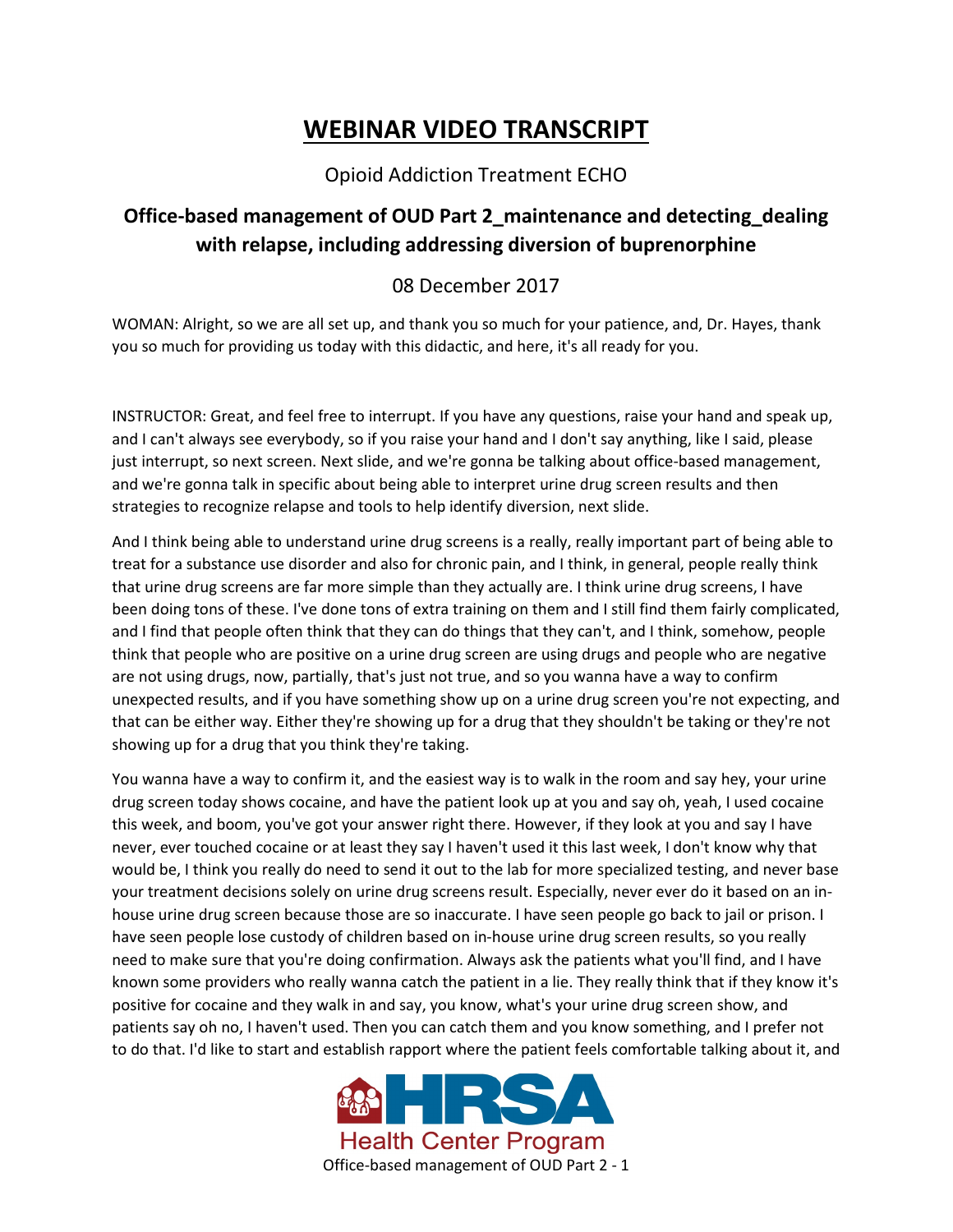I think one of the ways is to just be upfront about what you know, so, you know, tell them your urine drug screen today is positive for methamphetamine. Do you want to tell me about that?

So next slide, and so when you're doing a urine drug screen, it helps to know what the results actually mean. So opiates will definitely include heroin and morphine. It may or may not include hydrocodone. If the patient has only taken one tablet of hydrocodone or even if they're on a fairly low dose chronically, depending on your urine drug screen and depending on what the, how much the patient is taking, it may or may not show up positive. So if I have a patient who's chronically taking hydrocodone, and I have any concerns about it, I will always send it out to the lab because I've had a lot of them show up negative in the office and then positive, and this is one, and I just said, the easiest way to confirm it is to walk in the room and say to the patient, so you turned up positive. This is one that I will often send out, even if they turn up negative or if they've acknowledged it to me because of the hydrocodone, and then the other thing is what I have, for some reason, a lot of patients think that heroin is a relapse and hydrocodone is not, and so what I find is that they will tell me yeah, I took one Lortab, and when I send it out, instead, I find that they are actually positive for heroin.

So I think it's really useful to be able to make that distinction. Some of the things that will not show up as positive on an in-house urine drug screen for opiates include oxycodone, methadone, fentanyl, and buprenorphine, and so all of these ones are ones that I have separately, well, not the fentanyl, we don't have the fentanyl, but the other ones, we all have separately on our urine drug screen so that we can look for that on the test. So and if you don't have it on your in-house drug screen, I would really encourage you to add it on.

Cocaine, cocaine is nice 'cause if you've got cocaine on your urine drug screen, it's almost always correct. False positives are unusual. I think I've had two in my entire career, so they can happen, but they're much less common than any of the other ones. Benzodiazepines, the in-house test for benzodiazepines tests for oxazepam, and so depending on what benzodiazepine your patient is taking, you may or may not be picking it up. If they are taking clonazepam, they have to be on a fairly high dose of clonazepam for it to show up positive.

Valium will normally show up, and alprazolam will usually show up. The other thing is if you have a patient on prescribed benzodiazepines, I think it's really worth sending it out for metabolites because I've been surprised at the number of people I have who claim they are, you know, just taking the clonazepam, but end up actually having multiple benzos on board. The other thing, you really wanna talk to a toxicologist about the metabolites because the benzos cross-metabolize all over the place, and it can be very easy to think that the patient is taking multiple benzos when it's just the metabolites, and I actually carry it in my phone because I can't remember them at all.

Marijuana can stay positive for 28 days in a frequent user. Oh, one more thing on the benzos before we leave that. Sertralin is very commonly causes a false positive for benzos. It's one of the more common ones I see, so remember that if you have any concerns about a patient. Marijuana can stay positive for 28 days in a frequent user. The longest I have had was 4 1/2 months. Does anyone have anyone who stayed positive for longer than that on someone who you were fairly certain had quit but was still showing up positive? So, anyway, 4 1/2 months is the longest I've seen it. I have read that it can actually

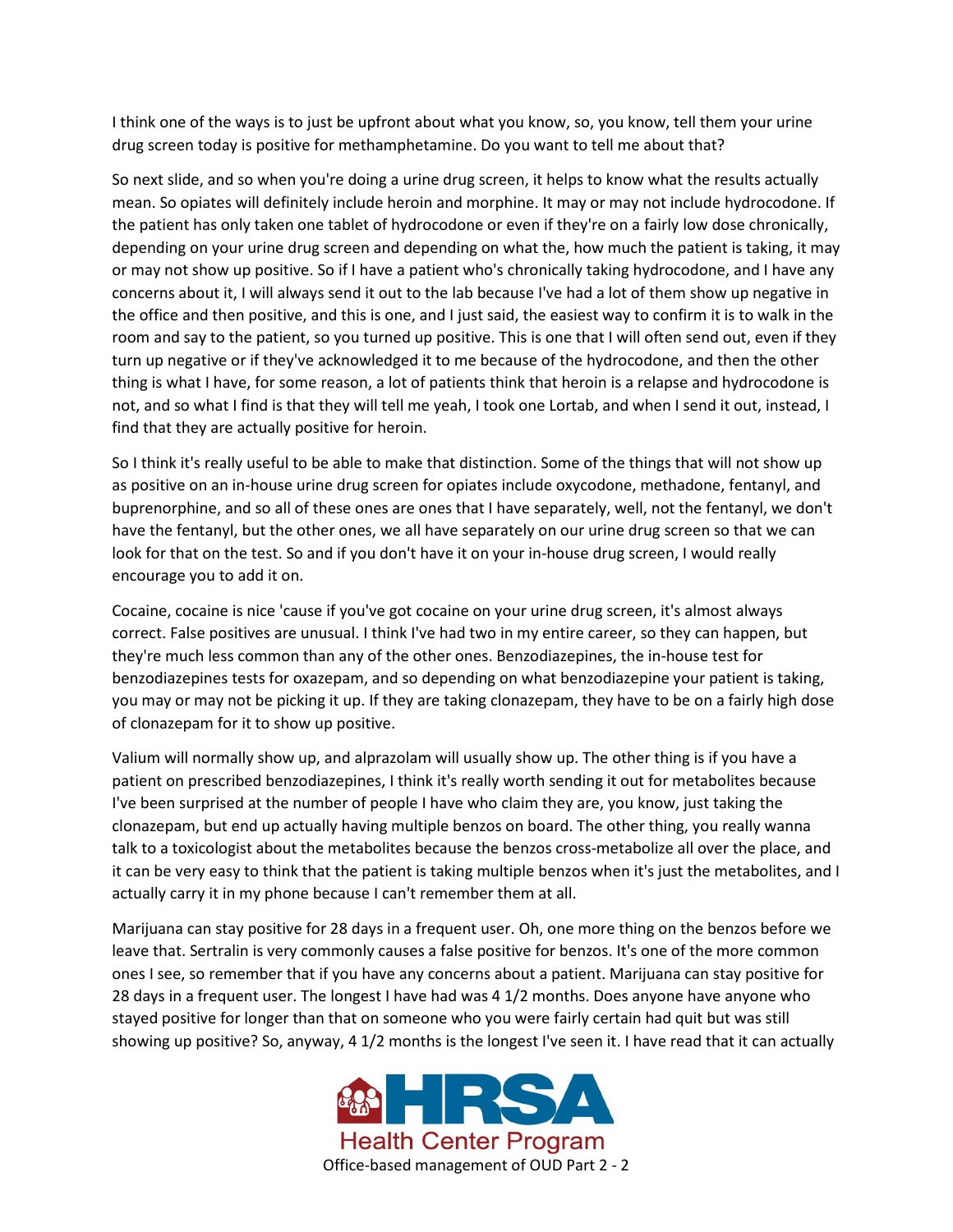stay in the system for up to a year, especially in somebody who was very overweight and lost a lot of weight because then it becomes concentrated in the fat cells which is where it's stored, so it can take a long time to get out of the system. Amphetamines and barbiturates can cause false positives fairly commonly, especially the amphetamine. The most common one I'll see for amphetamine, does anyone know what that is likely to be? The two most common drugs that are gonna cause false positives that you're gonna see?

WOMAN: Is antihistamines one of them?

INSTRUCTOR: Close, pseudoephedrine, actually, yeah. And then does anyone know the other one? The other one you're very commonly gonna see is ranitidine or Zantac, and I've seen that one a lot. That's probably the most common false positive I've seen, and I actually take Zantac and I have these fears of being called in for a drug screen right before I start an on-call weekend and not being able to cover calls, so and then I'm gonna disagree with this slide.

This slide says that the alcohol urine screen is not recommended, and I'm gonna actually disagree with that because it's not very sensitive. It only lasts for about 18 hours, 18 to 24 hours, and so, but I find, a couple times a year, I check it every six months on my patient. It is a send-out test, and every six months or so, I'll have somebody who ends up showing up positive for alcohol who is totally denied alcohol use, and if they're showing up positive on an alcohol urine screen, you can be pretty sure that they've got a fairly significant problem because really, they have to have used within about 18 hours and probably less in order for that to be showing up positive, and for some reason, a lot of people also, just as they don't really view hydrocodone as a relapse, they also don't view alcohol as a relapse, and so they won't mention that they're drinking a six pack a day, or, you know, a quart a day, and so I find it is occasionally useful for picking up people who are very heavy drinkers who I did not realize, so next slide. And then patient stable on buprenorphine for months has the following urine drug screen result. He reports doing well on treatment and has no concern. Urine drug screen, positive for buprenorphine, positive for opiates, otherwise negative. So people wanna tell me what they think might be going on with this? Anybody?

WOMAN: Well, wouldn't he be, I mean, I would think with a positive opiate that he would've probably taken something. I mean, I don't, buprenorphine isn't going to metabolize to an opiate, correct?

INSTRUCTOR: Correct. So what are the things he could have taken?

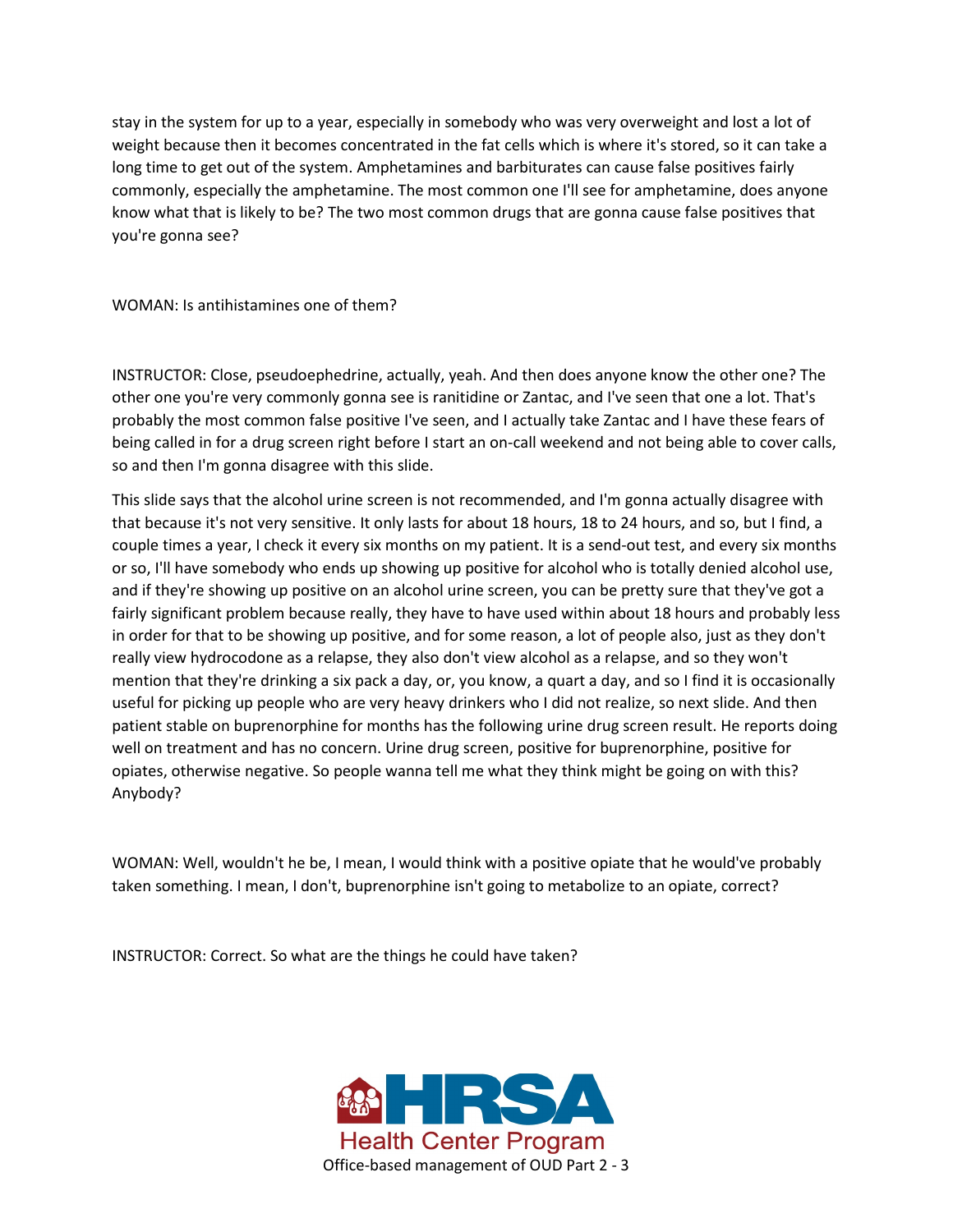WOMAN: Well, I would think that it could be heroin, morphine, I don't know. I don't think oxycodone goes into an opiate. Hydrocodone isn't an opiate. It doesn't go into an opiate, so I don't know. Those are the two I would go, codeine. Codeine's metabolized into, right?

INSTRUCTOR: Yeah, so hydrocodone may or may not show up as an opiate on this test, and so and this test is what's called the immunoassay test, and that's an in-house test, and a couple things, does anyone know the one non-drug thing that is likely to show up as an opiate and is actually, you can't distinguish it out because it is a true opiate. What's that?

WOMAN: Poppy seeds.

INSTRUCTOR: Poppy seeds, yes, that is correct. Now, interestingly, the, I'm blanking on the transportation organization. When they do the trucking physicals, they do drug screening, and they have their cutoffs set very high at 2,000, and at 2,000 or above, you are not gonna get a positive for poppy seeds unless you're eating like two pounds of poppy seeds, but in the medical field, we actually have our cutoff set fairly low. Ours is set at, if you look down below, where it lists the cutoff, the cutoff for opiates is at 300, and at 300 to 800, you will sometimes see poppy seeds show up as positive. I've had a few patients who I really did trust who came out positive at very low levels for opiates. So you definitely can get poppy seeds showing up positive, and then what's the one other thing this could be that you always have to keep in mind? Just a false positive. You can definitely get them that show up positive, and if you guys have the ones in your office that you're looking at, you know you, everybody in the office is kinda sitting around saying I don't know, do you see a line? I think I see a line, maybe, and it's not nearly as straightforward as you would like it to be, so the GCMS is actually a little bit more straightforward.

Next slide. Okay, so possible scenarios. I think we came up with them. Patient relapsed with an opioid such as heroin, next. Patient was prescribed opiods for a medical reason, such as cough syrup with codeine, next. Patient has a false positive from poppy seed ingestion or technical error, next, and so if patient absolutely denies having used, what I will generally do in this scenario is to send it out for confirmation, and it depends, I know providers who insist that the patient acknowledge the relapse. I encourage it, but I don't insist on it because there are definitely people who are not ready to acknowledge it, and if you insist on it, you're gonna either scare them away or get in a position where you're forced to tell them not to come back.

So I really encourage them to talk about relapses and just trying to be ready for it, expect them, and some patients will never have them. Some patients will have them fairly often, and one thing I really talk about is I try and figure out the severity of it. Was this a one time thing? And try and figure out what the trigger was, and I find the first thing you wanna sort of determine is was this something where they came across someone with heroin and that's how they ended up using or they did they actually go out looking for it because those are sort of two different scenarios, and how you are gonna address it is gonna depend on which one it is.

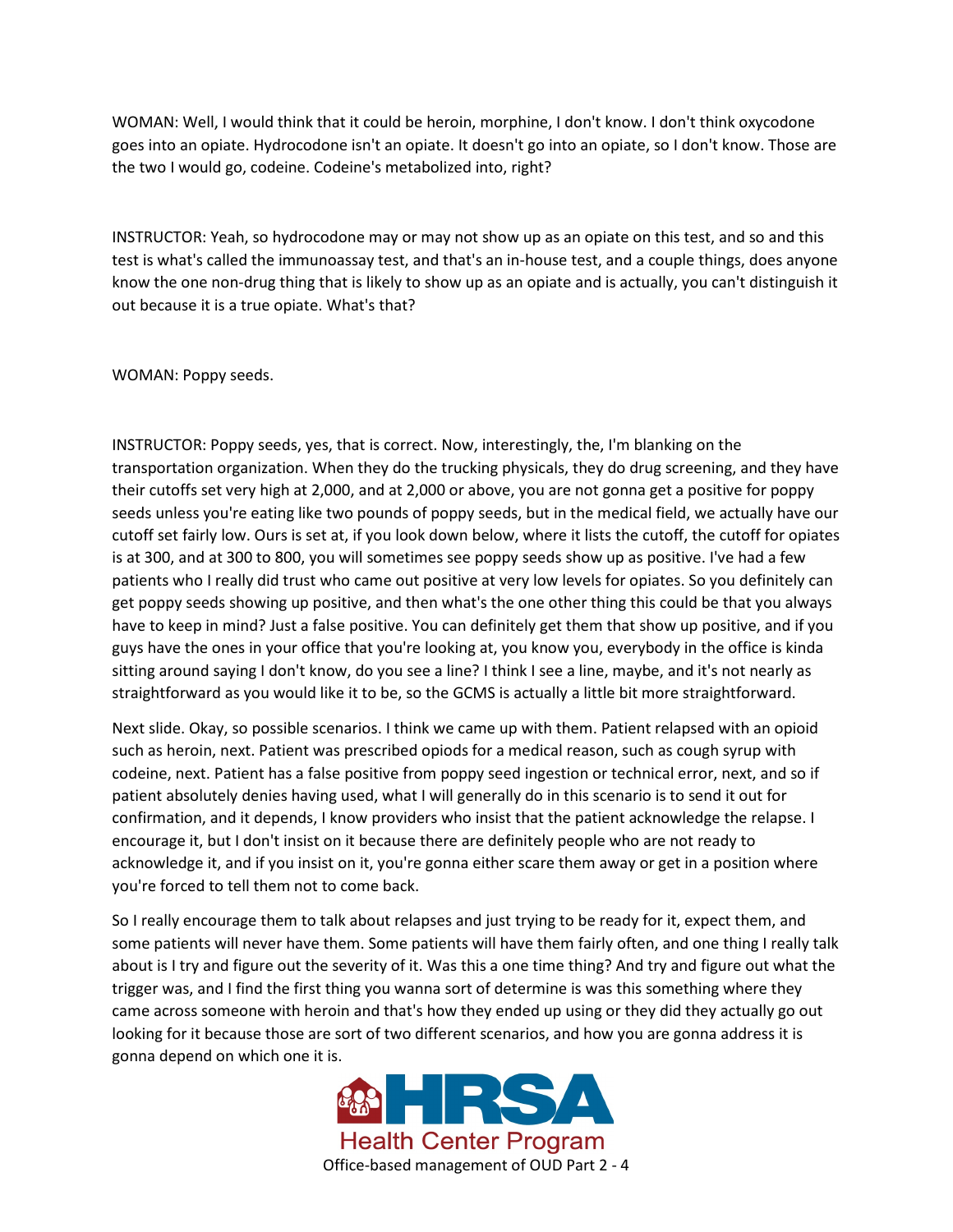Then if they actually went out looking for it, figure out what the trigger was that they went out looking for it, and the two most common things, two most common reasons I see are either that patients have had a fight with their family member or that they're just feeling stressed in general, and so once you've figured out, the folks who run across it, and I have folks, I had one guy who just could not stay drug-free, and he kept every time he went to parties, which was two or three times a week, somebody would offer him heroin and use, and he kept saying well, you can't go to a party in Espanola without being offered heroin, and I personally have been going to parties in Espanola for 23 years and never been offered heroin, although I suspect I'm going to different parties than he is, but I think it's if they're somebody who's constantly running across it, you need to work with them on figuring out how are they gonna be able to avoid it, and then, on the other hand, if it's problems where they're either feeling very stressed or they're fighting with their family, you want, it's gonna be a different strategy.

You wanna get them other mains of dealing with stress, and I feel you should never fire a patient for a positive urine. If it's frequent and they're not doing follow up, it's a different thing, but for one positive, I think there's never an indication to get rid of a patient for this. You want to intensify their treatment plan. You can see them more frequently or you can have nurse visits, do more frequent urine drug screens, make sure they're following up with psychosocial supports, and then have some idea of when you're gonna refer for a higher level of care, either methadone or in-patients.

So next slide. And then this is considered confirmatory testing. Like I said, I always do it if the patient is not acknowledging the positive in the urine drug screen, and I have a very large number who do come up negative when I do the send out, and I think it's really important you don't, just because you have a positive on the in-house, don't go in assuming that the patient has used because I have had multiple patients who are in tears saying I have not used, and when I've sent it out, indeed, it came back negative, and so you don't wanna go in assuming that they've used 'cause that can be really devastating for patient, and when you talk about the urine, you never use you did this.

What you always do is you talk about the objective data. Your urine drug screen was positive for cocaine rather than you used cocaine because for one thing as I said they're not always 100%, and you're gonna feel kind of foolish if you say, you know, you used amphetamines, and then you send it out, and it's negative, but beyond that, the patient can argue with you about if you tell them you did this, whereas if you tell them this is what my urine drug screen showed, they can't argue with that, and so then you could, and I tell people I have no way of telling who's telling the truth to me and who's not, so I act based on the objective data I have, so if I need to increase treatment because of a positive urine drug screen, I'll do that, and if the patient doesn't wanna intensify treatment, just say it's standard of care. It's not a personal thing, and people are often, you know, kind of wounded that you don't trust them or whatever it is and just say no, this is how I respond on all of this, so next slide.

And so you tell the patient that the urine showed opioids. You talk to them about any prescriptions, any recent poppy seed ingestion, any recent medical procedures. So the patient continues to deny relapse,. You ask the lab to confirm the results. You check the prescription monitoring program which hopefully you'd already done before you saw them anyway. Inquire about recent triggers, and intensify treatments by increasing visit frequency, behavioral health support, and what I'll often do in a case like this for if they're absolutely, you know, denying relapse is I will send their urine out, give them a one

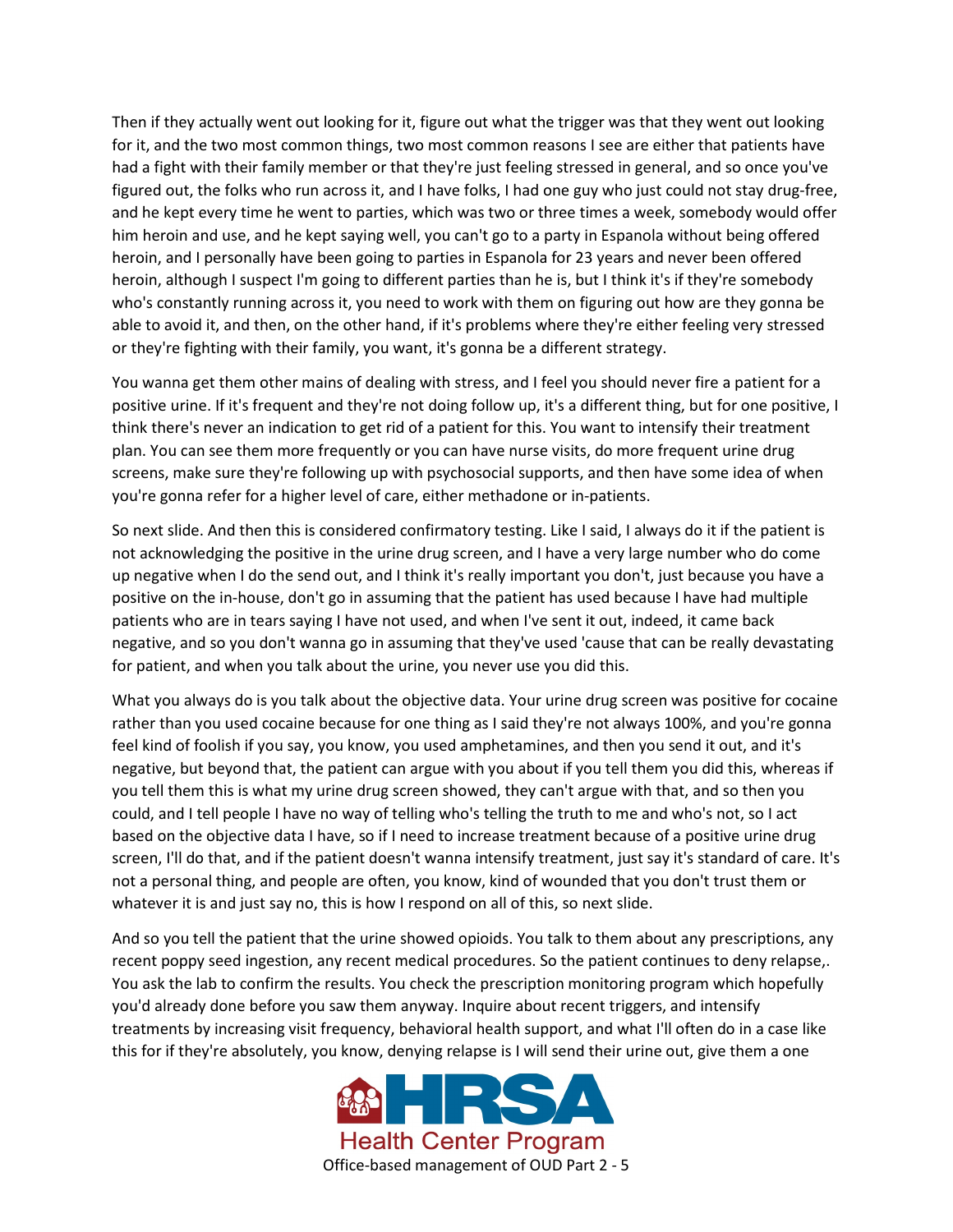week prescription, and get them back in the following week, and then I have the results from the lab, and if it confirms that they did indeed have opiates in their system, at that point, I'll do the increased frequency.

So next slide. Patient has been struggling since engaging in treatment. She has had intermittent relapses with heroin and benzodiazepines. She continues to smoke marijuana daily. She is at risk of losing custody of her child. She struggles with anxiety and insomnia. Today, she presents as sedated and guarded and denies any recent drug use. Urine drug screen result shows buprenorphine and is otherwise negative. Does anyone have any ideas what might be going on here?

WOMAN: She might have used something the screen didn't pick up.

INSTRUCTOR: Okay, good call. Anything else?

WOMAN: It might not be her urine.

INSTRUCTOR: Okay, so those I think are the two most likely. So next slide. Patient is taking buprenorphine and sedation is due to a non-drug effect. Next, she's taking buprenorphine and sedation is due to use of drug not tested for on the urine drug screen such as alcohol or fentanyl, or I would include clonazepam on that one. Next slide, patient tampered with her urine since it would be unusual for a daily cannabis user to have a urine negative for cannabis. Next slide. And so people really struggle with what to do with people who are continuing to use other drugs.

WOMAN: Can I add one to that? Something else I've seen? I've had a few circumstances where the nurses had accidentally put a client's urine in the wrong client number label.

INSTRUCTOR: Ooh, ouch.

WOMAN: And so there was a tracking system in the back house and it was caught. It wasn't purposely done, but we had some errors with overworked nurses, our nurses were overworked, and those errors were happening with urines as well.

INSTRUCTOR: I've had two situations. One where we switched urine drug screens and went for what a line was positive to where no line was positive, and the urine showed up exactly opposite of what we

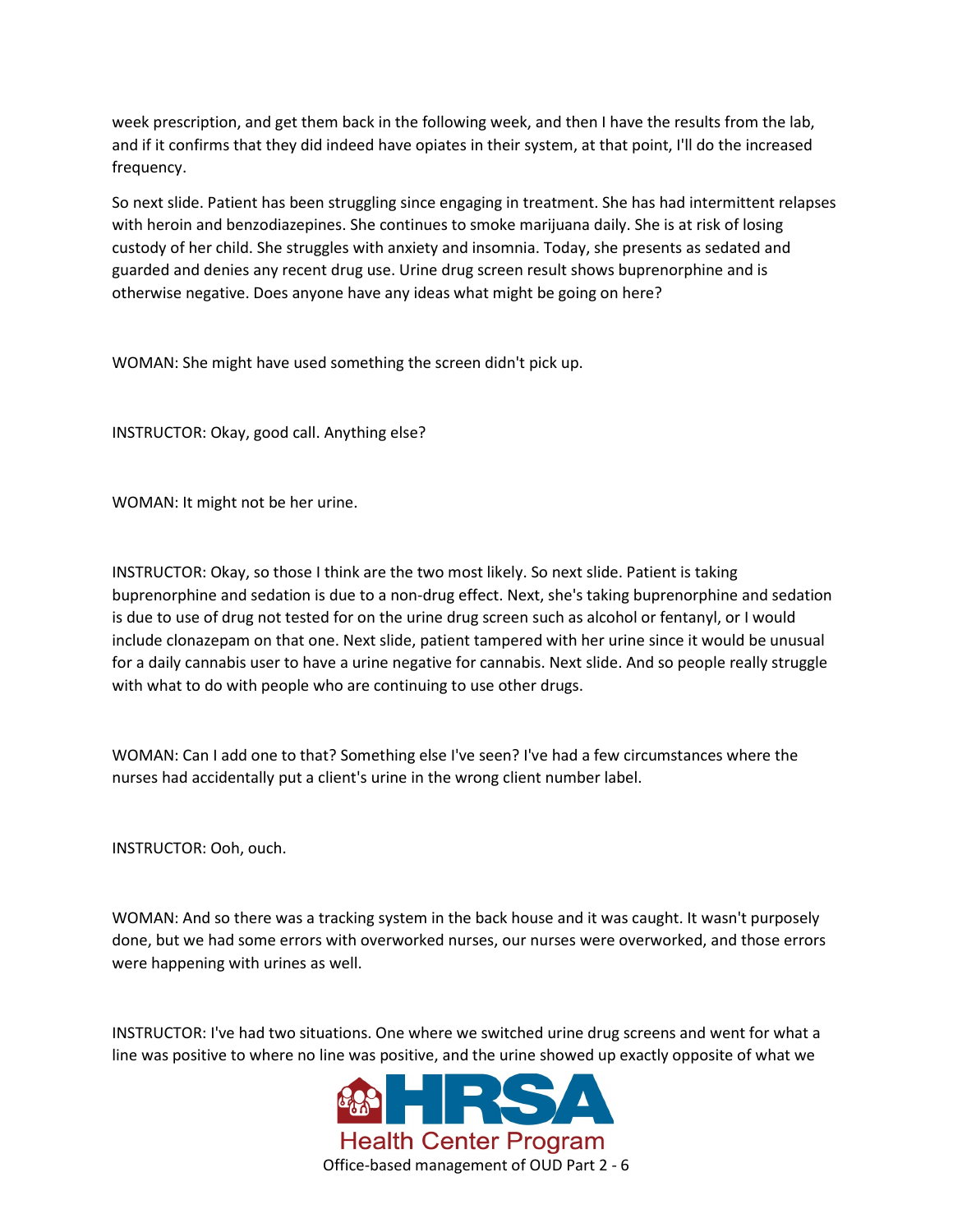were anticipating, and then another one where we switched pregnancy tests and told a young woman with fairly significant mental illness who was not sexually active that she was pregnant, and she was very puzzled by that and decided it must have been angels. Called to tell her no, it was not angels. It was a screw up on our lab's part, so, but yeah, it's important to consider that that's a possibility. So if the patient is using other drugs, the research is kind of mixed about how bad is this actually, and my feeling is if they're using other drugs, even if it's not good, they're still more likely to stay heroin free if they're on the buprenorphine, most of the time, than they are if they're not on the buprenorphine.

Obviously, I would rather not having them use methamphetamine or anything else at all, but my personal feeling is I continue to treat them. Alcohol and benzos are the riskiest because of overdose use. The FDA actually recently came out with a statement, maybe a month ago, stating that even though benzos are risky, we should not be withholding medication assisted therapy because of benzos because heroin is much, much riskier with benzos than either buprenorphine or methadone.

What I do with benzos is I really try very hard to figure out if this is sort of an occasional lapse where they're using benzos, you know, Valium once a week when they get really stressed after a fight with their mother or something like that, or are they using it on a daily basis and in an out of control manner, and you can't always tell 100% for sure, but a lot of times, you can get a fair idea, in part, based on the levels, and in part, based on what the patient tells you, and alcohol can be really tricky to find out. You always want to, if they're using something else, figure out if it meets the criteria for substance use disorder. I have patients who use methamphetamine occasionally, but when I've gone through the criteria, they don't actually meet the criteria for a substance use disorder for methamphetamine.

I still discourage it, but I don't worry nearly as much about that as I do somebody who's, you know, got a severe methamphetamine disorder. You wanna maximize the psychosocial supports. A lot of times, our patients with opiate use disorder do not have very good coping mechanisms for dealing with stress, and so since they can't use heroin anymore to deal with stress, they turn to another drug, and you need to decide yourself how you're gonna approach ongoing use of other substances. Some people are quite comfortable continuing treatment. Because of that, other people don't wanna do it, and I think, I don't recommend discontinuing buprenorphine for an occasional positive urine drug screen, but ongoing use, I think that's something you need to decide whether you feel comfortable with it or not, and if you're not comfortable with it, it is perfectly reasonable to refer out for this.

Next slide. Let the patient know that you're concerned about how they're doing and aim to build rapport. You wanna intensify treatments with frequent clinic visits, mental health support, possibly an SSRI to treat the anxiety. The tampering, I think, is a really big deal, and I tell people, this is, you know, one of the things I'm just not gonna put up with, in part because I worry about diversion with tampering, and so I tell people, you know, basically, I give them one chance, and if they continue it. In a case like this where you've got a urine that's negative for everything else and positive for buprenorphine, it is very, very common for people to take a tablet of buprenorphine and put it in their urine, and so I will often send it out for metabolites at that point. You can also do a repeat urine.

You consider other testing such as oral swabs. We do the urine temperature and creatinine on everybody to make sure it is actually a urine sample. People very commonly bring in other people's

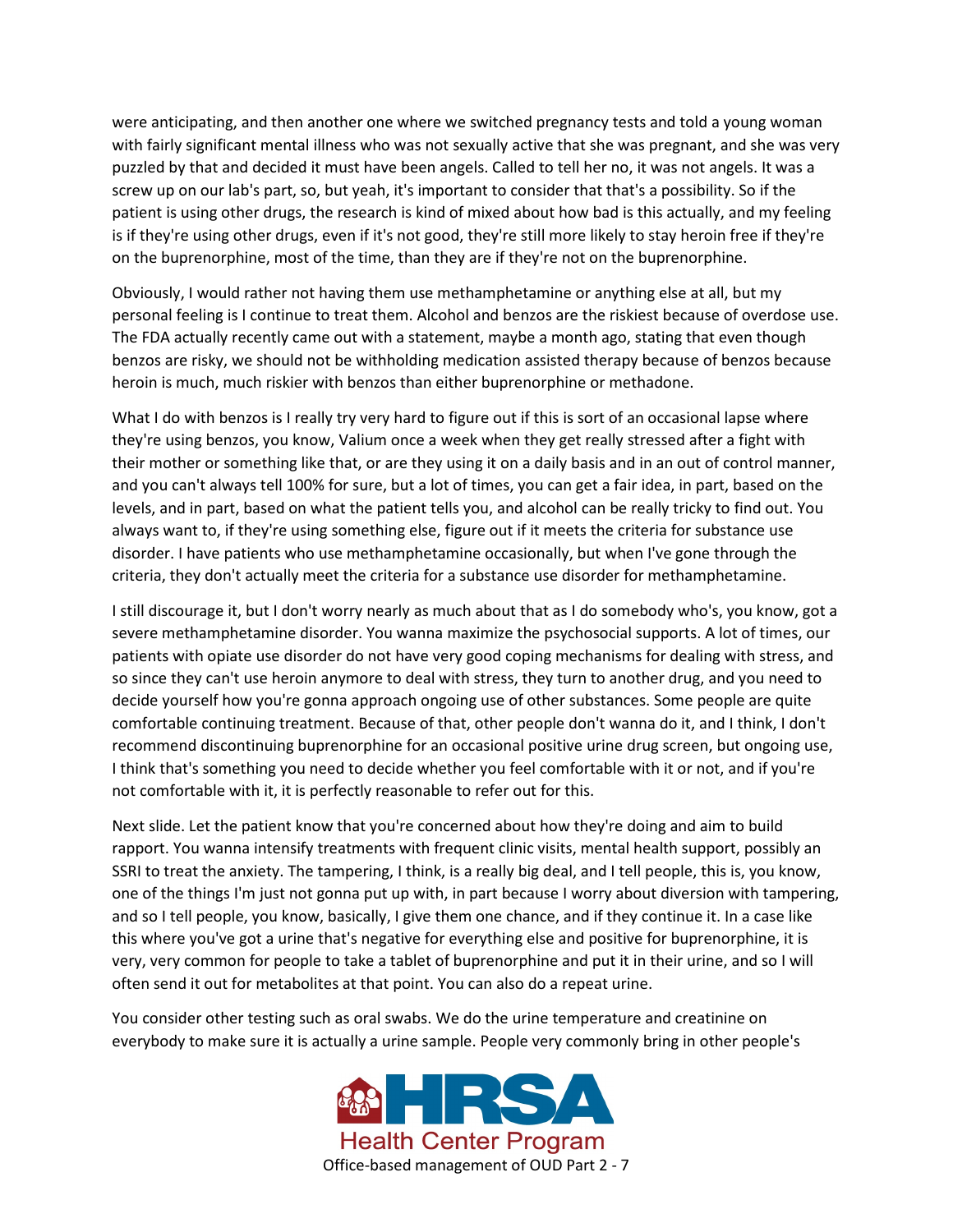urines and we are good with urine drug screens in my clinic, and I am amazed how many people still manage to pull one over on me. My all-time favorite was the woman who brought in a urine in a ziploc baggie in her vagina because she knew she was gonna have a witness urine drug screen and had done this two or three times and was only caught when she went to do it and her hand slipped and the bag fell into the toilet, but she pulled it off several times, so next slide. Patient is stabilizing on buprenorphine. Has been adherent with recommended treatment, no concerns. Urine drug screen result, negative for all substances, including buprenorphine. What do you think is going on here?

WOMAN: They may not be taking it. Sometimes, they'll be giving it to other people or selling it.

INSTRUCTOR: Definitely. And the other possibility? Somebody brought it up with the last patient.

WOMAN: Well, could they be metabolizing it differently, like a fast metabolizer?

INSTRUCTOR: Yes, that's possible, and they just have very low levels.

WOMAN: I think about another lab error, or maybe it's not, this is the wrong urine.

INSTRUCTOR: Yeah, lab error, or they brought in somebody else's urine, so next slide. Patient is diverting the buprenorphine, next. She's run out of the buprenorphine early, next. She's a fast metabolizer or has a dilute urine, and next. She's tampered with the urine to hide a relapse. And it can be really, really hard to figure out which one of the above is correct. You can get some idea by asking the patient. For number three, most of the time, if you send it out, the cutoff for the GCMS is gonna be enough lower that you should at least get some buprenorphine in the urine. If they're a fast metabolizer or dilute urine. If you're really concerned about number three, I would get serum buprenorphine levels, and make sure that they're taking it, and then if they've tampered with their urine, obviously, that's gonna be a different story, so and of the four, the first one, if I knew that one for sure, I would definitely cut them off. The second and third, I'm just gonna work with them and figure out how to do it. Number four, you know, we'd have a long talk about tampering and why not to do that, and, you know, other ways to deal with relapse, so, but like I said, it's not always easy to figure out which one it is.

Next slide. So as far as diversion, urine drug screens must include buprenorphine testing, and do all of you have in-house urine drug screens? Yeah, and does all of them test for buprenorphine? Yes, okay, and then, I do metabolite testing every six months on everybody, and more often if I have any concerns, and the reason metabolite testing for buprenorphine works so very well is that buprenorphine is not

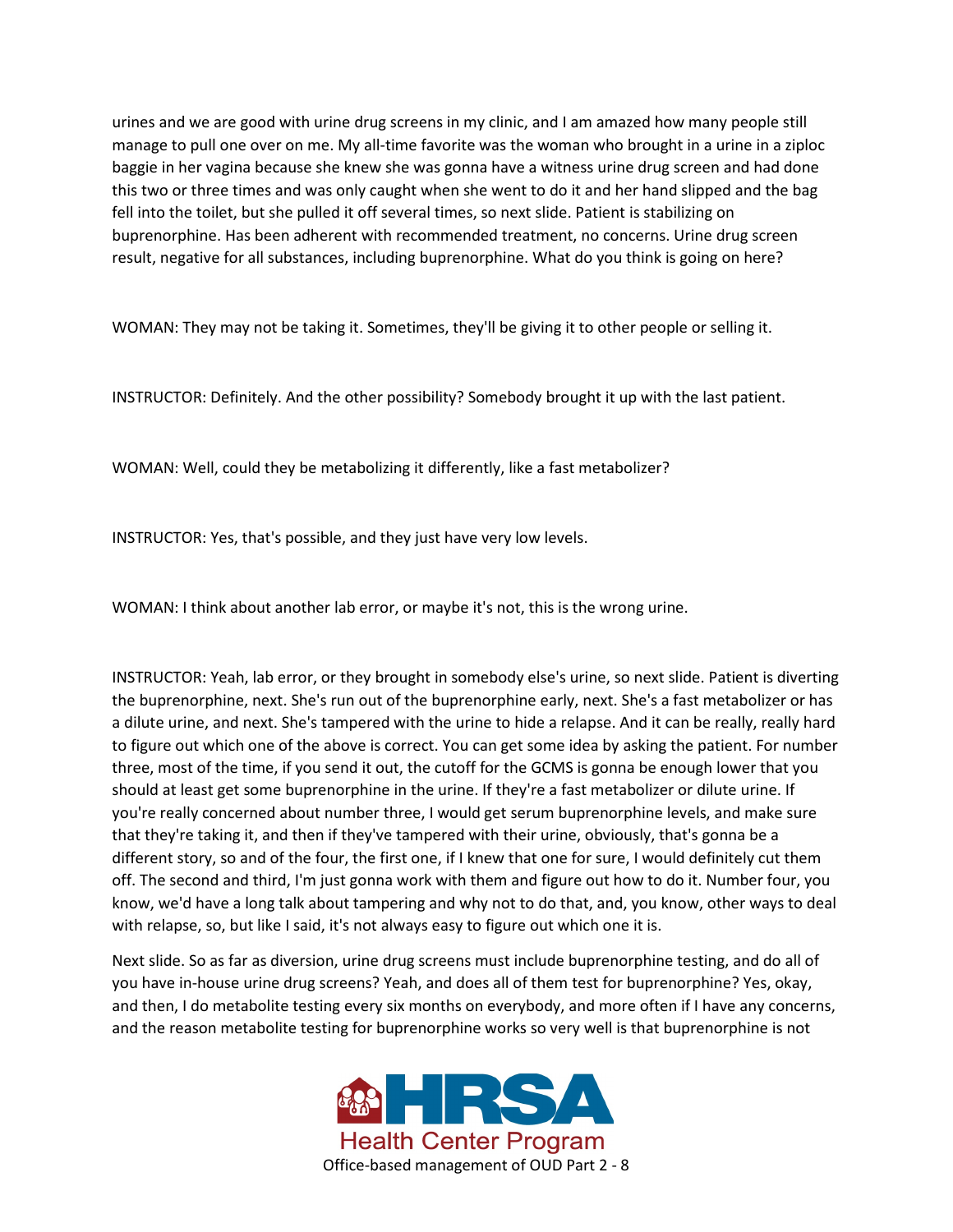water-soluble, so if you get a urine, what you're actually testing for is norbuprenorphine because that is quite water-soluble as our buprenorphine glucuronide and norbuprenorphine glucuronide.

So what you will find when you send the urine out for metabolite testing if they are taking as prescribed is they will have very low or no actual buprenorphine in their urine and very high levels of the metabolites, the norbuprenorphine, the norbupernorphine glucuronide and the buprenorphine glucuronide. Now, just to confuse things, if anybody uses LabCorp, LabCorp lumps buprenorphine and buprenorphine glucuronide together, so what you'll find is they'll have high levels of buprenorphine and high levels of norbuprenorphine, but other labs separate out those four, and if they separate out the four, you should have very low buprenorphine and high levels of the other three.

In addition, levels of naloxone if they test for it, if the patient put a subloxone tablet or film in the urine, then naloxone's gonna be sky high, and you will never get naloxone in the urine if they're taking it as prescribed, and so I find that to be a very useful test, and I will tell you, if you have not been doing metabolite testing and start doing it, when we first started doing it in the state about three, four years ago, we almost all started doing it at about the same time, and everybody found that 15 to 20% of the urines had been tampered with, had high levels of buprenorphine and no metabolites, and it was really quite devastating, 'cause often it was patients you thought were doing very well. So don't be surprised, don't feel like you're a bad doctor which is what we were all convinced of if you find that there's a large number of your patients who are actually tampering with their urines.

The random visits with pill counts for stable patients. I must admit I don't do this just because transportation and communication are such an issue for my patients, at least, you know, 15% of my patients do not have reliable phones and at least 1/4 cannot make it into the clinic without substantial warning ahead of time, so I've not done that. I think it's a really good idea, but I just find it a little complex to actually get it done, and obviously, we wanna be checking the prescription monitoring program regularly. Next. So use of non-prescribed buprenorphine is often to self-treat withdrawal. As compared to, say, someone who's diverting oxycodone or hydrocodone where it's very often being used in a very dangerous way, this is frequently used just the way we would prescribe it in clinic. I've had patients who've maintained for months on buprenorphine that they've bought off the street and actually are doing quite well and drug-free on it.

The risk of diversion may actually increase as patients stabilize and they self-taper the medication and start selling it, so educate the patients up front about the importance of not diverting it. It is in our agreement and I tell people this is one of the few things that will get them kicked off the program without a chance to get back on, and you know, I go over it with them once a year, and you do have to stop prescribing if you have strong evidence of diversion, and I have patients, I had one patient who was, I'm fairly certain, taking her medication, but then she was also selling some of it and got arrested for selling it. I stopped the medication at that point, and she relapsed and has done very poorly, and it's very frustrating because I think she was doing well on the meds, but obviously, I can't continue on somebody who is diverting, so next slide.

And then so back to the case. Ask the lab to run the quantitative testing. Like I said, the in-house, the levels are much higher than the ones you can get if you send it out for GCMS testing. Check the urine